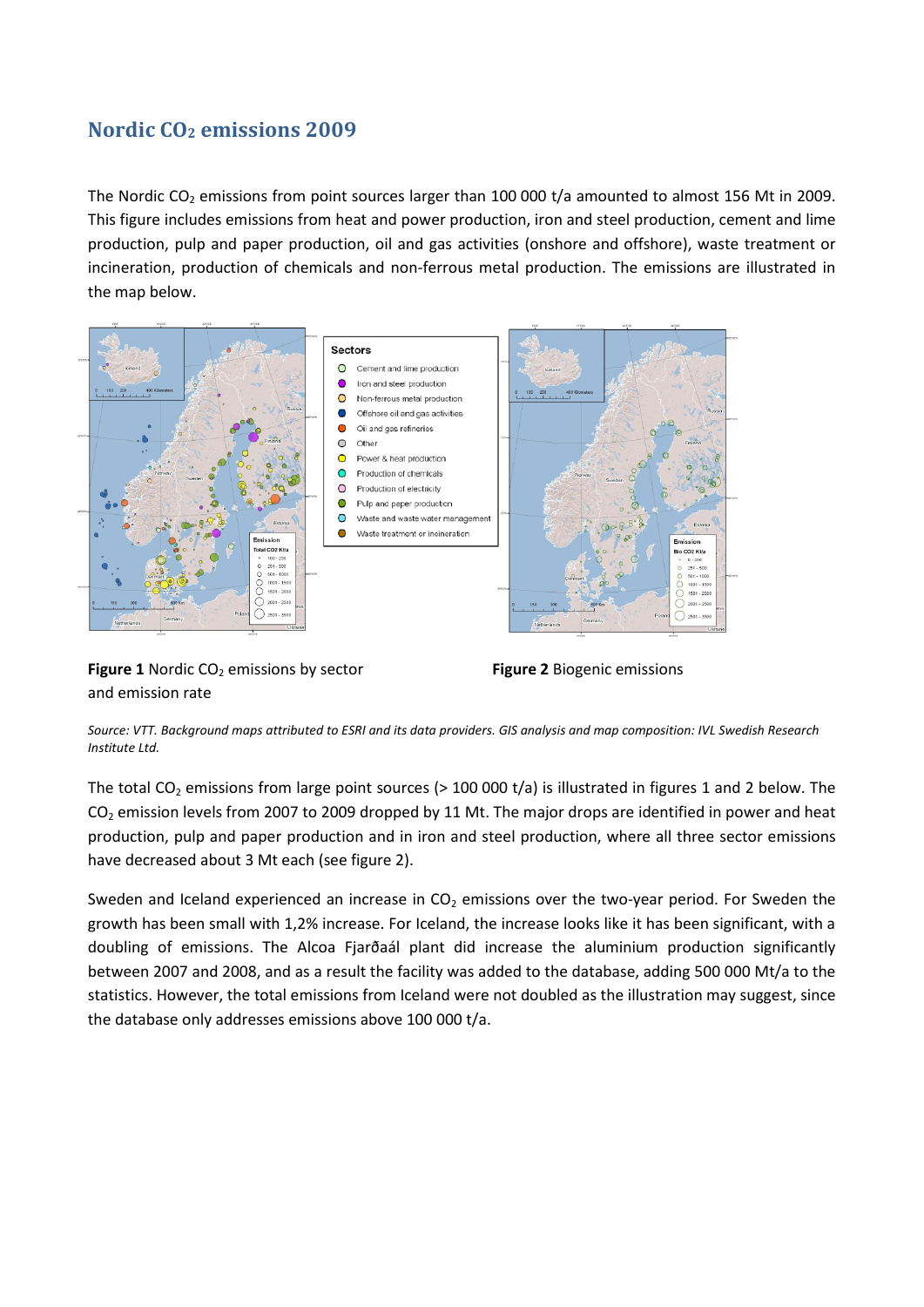

**Figure 3** Total Nordic emissions (> 0,1 Mt/a)

All countries experienced an increase in the share of biogenic  $CO<sub>2</sub>$  emissions compared to 2007. Currently, Sweden has the largest share of biogenic  $CO<sub>2</sub>$  in the total emissions, with more than half originating from biomass fuels.







Figure 5 Comparison of CO<sub>2</sub> emissions in 2007 and 2009 for major Nordic industry sectors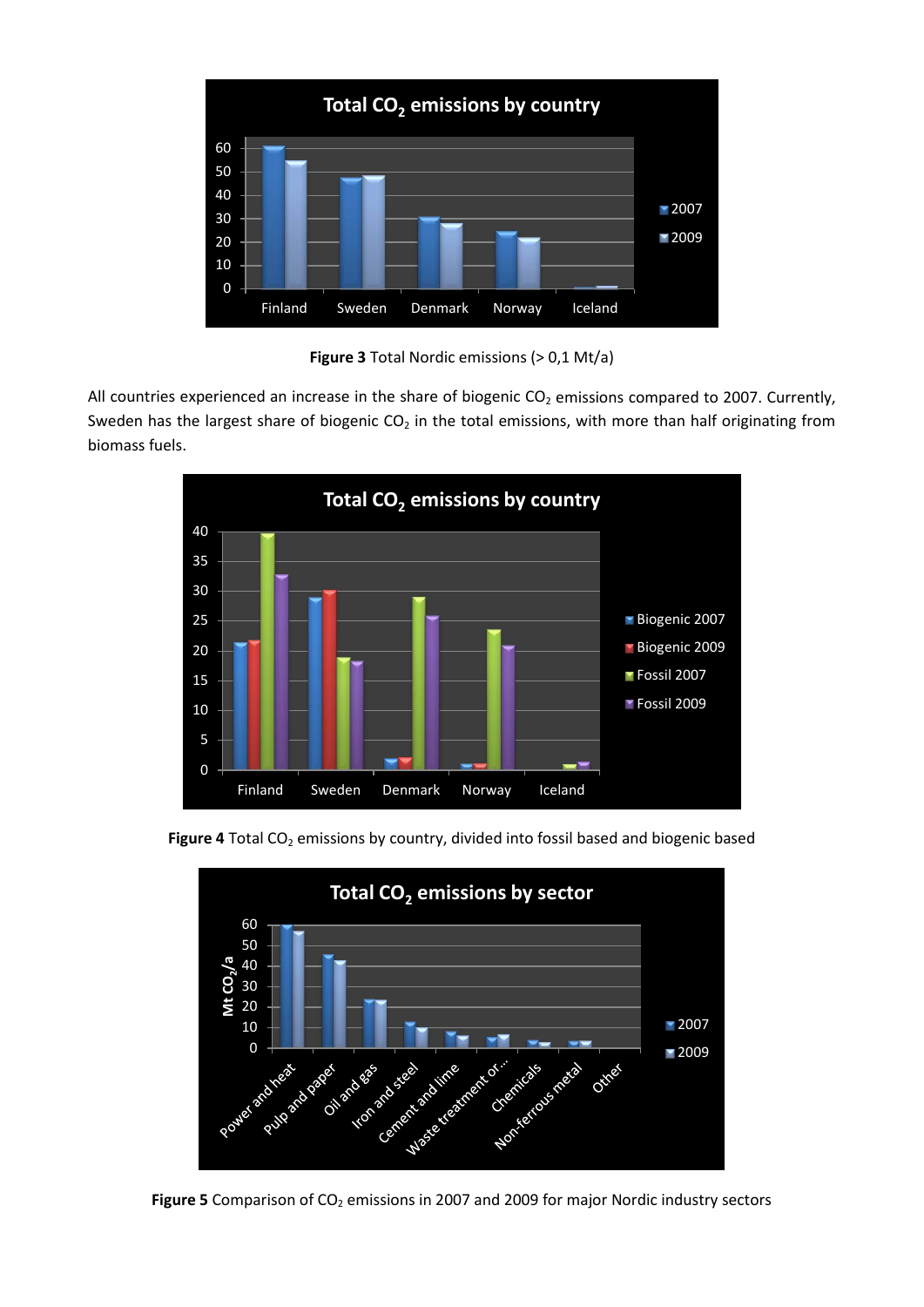| <b>Country</b> | <b>Biogenic CO<sub>2</sub></b><br>2007 | <b>Biogenic CO<sub>2</sub></b><br>2009 |
|----------------|----------------------------------------|----------------------------------------|
| <b>Finland</b> | 35,2                                   | 40,1                                   |
| Sweden         | 60,5                                   | 62,2                                   |
| Denmark        | 6,8                                    | 7,7                                    |
| <b>Norway</b>  | 5,1                                    | 5,3                                    |
| Iceland        | 0.0                                    | 0.0                                    |

## **Table 1** Share of biogenic CO<sub>2</sub> in total [%]

All countries except Sweden have experiences a decline in iron and steel production from 2007 to 2009. The two largest iron and steel plants in the Nordic countries, the Ruukki Metals plant in Raahe, Finland, and the SSAB plant in Oxelösund, Sweden, have both reduced production. As a consequence, their  $CO<sub>2</sub>$ emissions have reduced. The most drastic decline is seen at the Ruukki plant, with a reduction of 1,3 Mt/a. In Sweden, some facilities increased their emissions slightly in spite of worldwide economic downtimes. These are the SSAB Tunnplåt facility in Luleå and the KLAB mine in Kiruna. Iron and steel production in Norway also has also decreased from 2007, and the decreased production at the Elkem plant in Bjølvefossen, Ålvik, has excluded the facility from the emission database for point sources larger than 100 000 t/a. Also Iceland experienced a decrease in iron and steel production activities, with corresponding emission reduction of just above 20%.

Also heat and power production has decreased, and the share of biogenic  $CO<sub>2</sub>$  emissions from this sector has increased in all countries. Norway and Iceland have very small  $CO<sub>2</sub>$  emissions associated to power and heat production.



**Figure 6** Comparison of overall CO<sub>2</sub> emissions of heat and power production in 2007 and 2009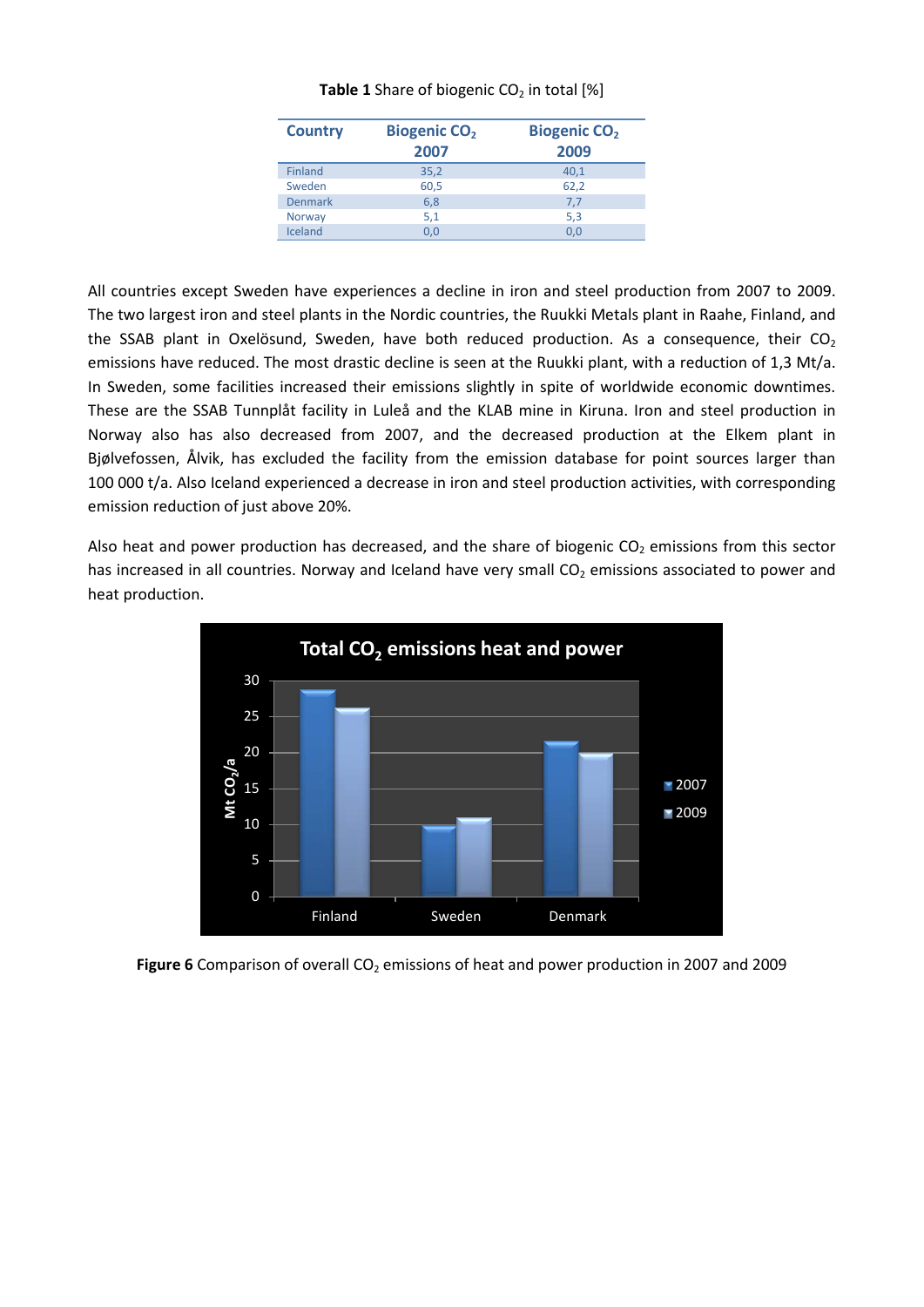

Figure 7 Comparison of biogenic CO<sub>2</sub> emissions from heat and power production in 2007 and 2009

The  $CO<sub>2</sub>$  emissions from pulp and paper industry decrease as well around 3 Mt/a. This is a consequence of reduced production due to market fluctuations and shutdown of some of the Nordic mills during the twoyear period. Figures 5 and 6 illustrate the reductions for pulp and paper by country.



**Figure 8** Total CO<sub>2</sub> emissions from Nordic pulp and paper industry

Finland was the only country who increased the share of biofuels in pulp and paper production. The share of biogenic  $CO_2$  emissions from pulp and paper production in Finland in 2009 was 84,6%, compared to 79,2% in 2007.



Figure 9 Share of biogenic CO<sub>2</sub> emissions from pulp and paper production in 2007 and 2009